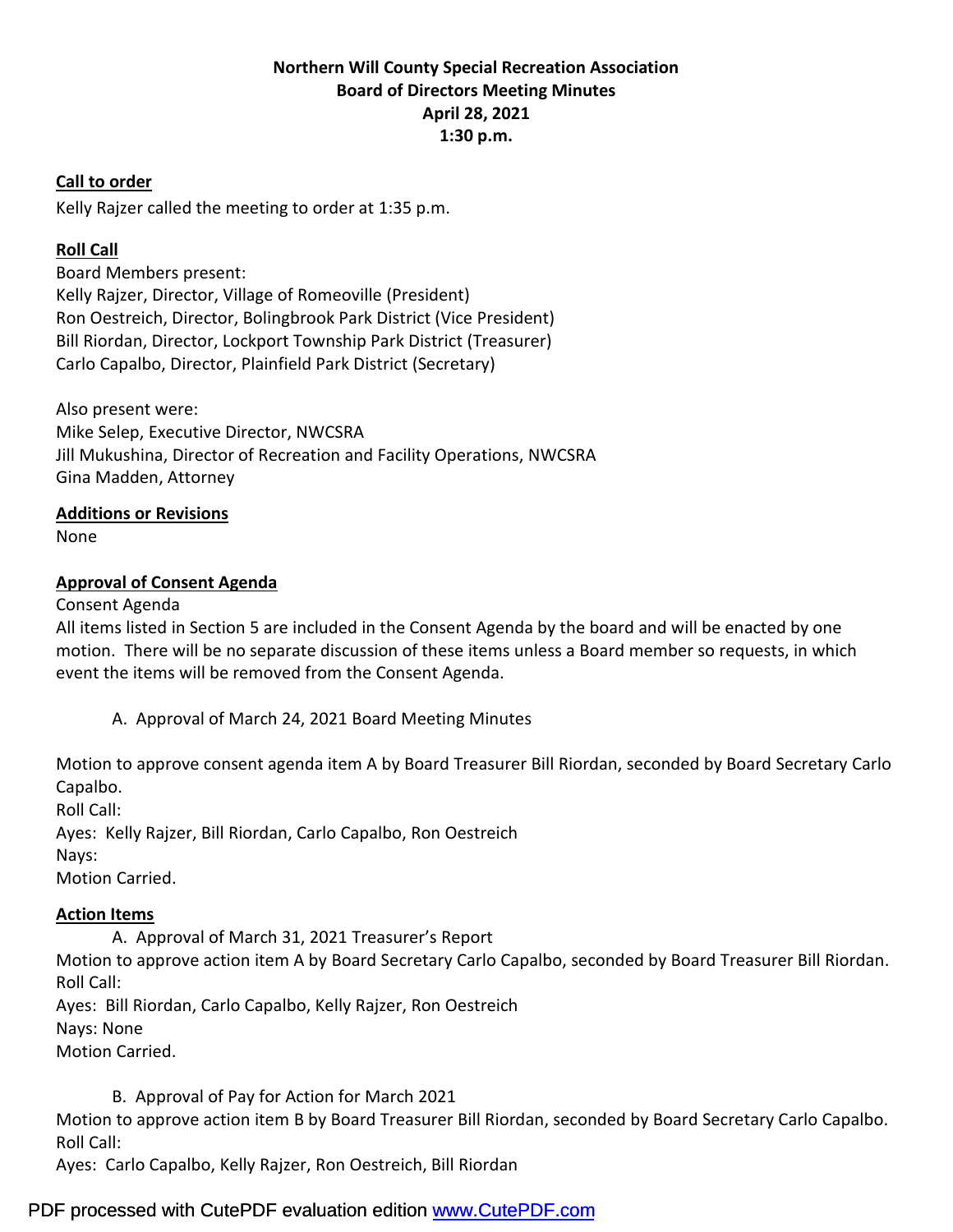Nays: None Motion Carried.

C. Approval of Recommended/Final Bills for Action, March 31, 2021

Motion to approve action item C by Board Secretary Carlo Capalbo, seconded by Board Treasurer Bill Riordan Roll Call:

Ayes: Kelly Rajzer, Carlo Capalbo, Bill Riordan, Ron Oestreich Nays: None Motion Carried.

#### **Community Comments**

None

# **Attorney Report**

None

**Correspondence** None

# **Executive Director's Report**

### **A. HR/Personnel**

1. Entering yearly annual staff review period for full-time and permanent part-time staff. Great opportunity to listen to concerns, provide performance feedback. In addition, there are many exciting individual and team goals/initiatives to discuss with each staff member for the upcoming year.

# **B. Recreation**

- 1. All areas of programming are gearing up for summer. Current spring numbers continue to increase as more opportunities arise for our participants to gather. Families have expressed that they have less anxiety as their family members have become vaccinated and excitement over the ability to return to programming.
- 2. SRA Directors and Superintendents gathered with PDRMA on April 23 to discuss reopening considerations for Special Recreation Programming. We are eager to increase the number of participants that will be allowed to return and looking for PDRMA to provide compliance guidance so that our participants and staff can return quickly and safely. PDRMA provided some excellent resources for Risk Assessment and Accommodations and sample letters for temporary suspensions for COVID-19 issues, inclusion eligibility requirements, and SRA program eligibility requirements.

# **C. Marketing & Fundraising**

- 1. NWCSRA staff met with representatives from three different marketing firms to discuss recommendations from the Impact/ES99 marketing assessment completed in February. Proposals were received from each firm outlining what would be accomplished in each. Staff is recommending utilizing Campfire Concepts based on their experience working with park and recreation agencies, positive feedback from their references, and ability to help with the greatest variety of our rebrand project, including gathering community input, completing a brand audit, logo update, brand style guideline and website redesign elements. The goal would be to begin the marketing rebrand portion in June.
- 2. We have spoken with three firms regarding website redesign, which would be the final phase of the current marketing initiatives to be completed in conjunction with redesign elements from Campfire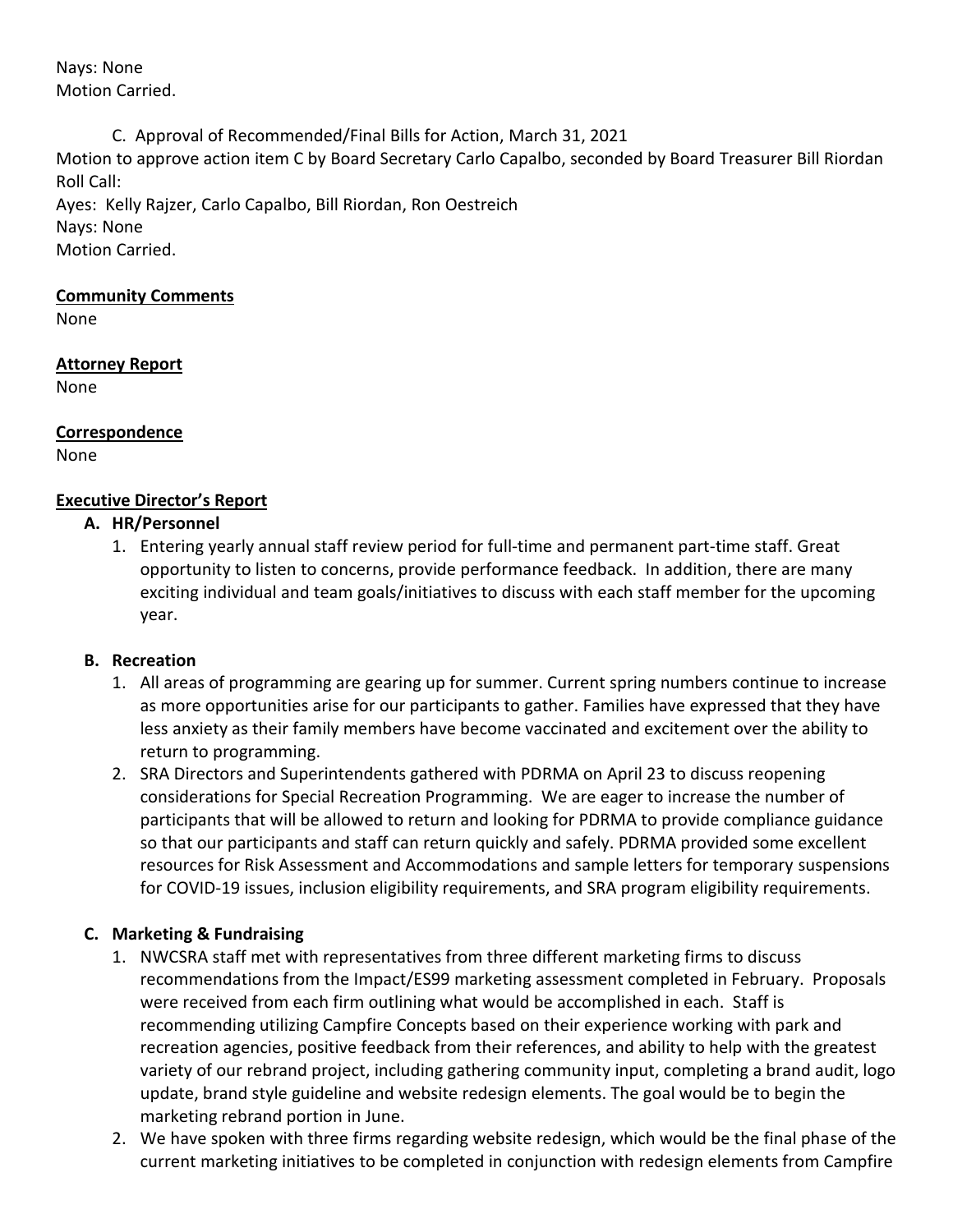Concepts. We will be providing a recommendation to work with a firm at either the May or June Board Meeting.

3. NWCSRA Golf Outing will be held at Prairie Buff Golf Course on June 17. The event will feature a shotgun start at 11:30am and banquet dinner at 5pm. Excited to return to a traditional Golf Outing format this year. Information has been sent out to all previous golfers/sponsors and additional individuals and organizations. Information has been included in the board packet at the end of this report. Foursomes and sponsorships are available.

# **D. Technology & Finance**

- 1. Draft of FY2021-22 Budget was presented at the March 24 Board Meeting for consideration to adopt at the April 28 Board Meeting. Director Selep did not receive any questions regarding items included in the budget. Several items were refined due to additional information, which are outlined in the budget portion of the packet. The changes did not alter the budget in terms of overall revenues or expenses.
- 2. Worked with Vermont Systems to create a GL export file to match up with QuickBooks as we transition from FinTrac to QuickBooks for accounting. Working with a firm called Out of the Box Technology to assist with QuckBooks data conversion, setting up chart of accounts and conducting training for our staff. Goal is to set up FY2021/22 budget in QuickBooks during the first month of the new fiscal year.
- 3. In the process of evaluating recreation registration software as our goal is to provide online registration and enhance the ease of the internal and external customer experience. We have had initial conversations with our current provider RecTrac as well as providers to other SRAs that offer competitive cost-effective alternatives with enhanced functionality – SmartRec, CivicRec and Community Pass.
- 4. Work will officially begin on the FY2020/21 audit with an initial field visit with Ron Amen from Lauterbach & Amen on April 28. Preliminary fieldwork scheduled for May 4, fieldwork June 14-15 and drafts to be completed by the end of July with presentation at the August 25 Board Meeting.
- 5. We are currently evaluating our agency communication network, internet connection, facility phone network and program cell phones. We utilize Comcast for internet and phone service and Verizon for program cell phones (part time supervisory staff and vehicle drivers). We have been out of contract for a couple of years with Comcast, so our pricing is high and the speed of our network is quite slow. We have been discussing options with several internet/phone providers to see how they can address our need for greater speed and flexibility. Based on the discussions and quotes received from MetroNet, Comcast and Call One, we have an excellent opportunity to decrease the overall cost while greatly enhance the overall communication network by increasing speed, reliability and flexibility.

#### **E. Facility & Member Agencies**

1. Romeoville has created a three-phase concept plan to develop the cemetery property into a dog park with several ballfields, concessions/bathroom, accessible playground, and parking. Kelly Rajzer approached us with the opportunity to be included in the design by having a ball field designed and dedicated for use of individuals with disabilities. Information has been included in the packet regarding the concept plan and master plan cost opinion from Hitchcock Design. Information will be discussed during new business.

We have a goal to expand services to our veterans with disabilities as well as other individuals with physical impairments. We shared our thought of including a dedicated sport field for wheelchair softball and other adapted sports (youth court sports, pickleball, football, soccer, basketball, bocce, kickball, wiffleball, etc). Other programs have been identified such as learning to ride a bike, fitness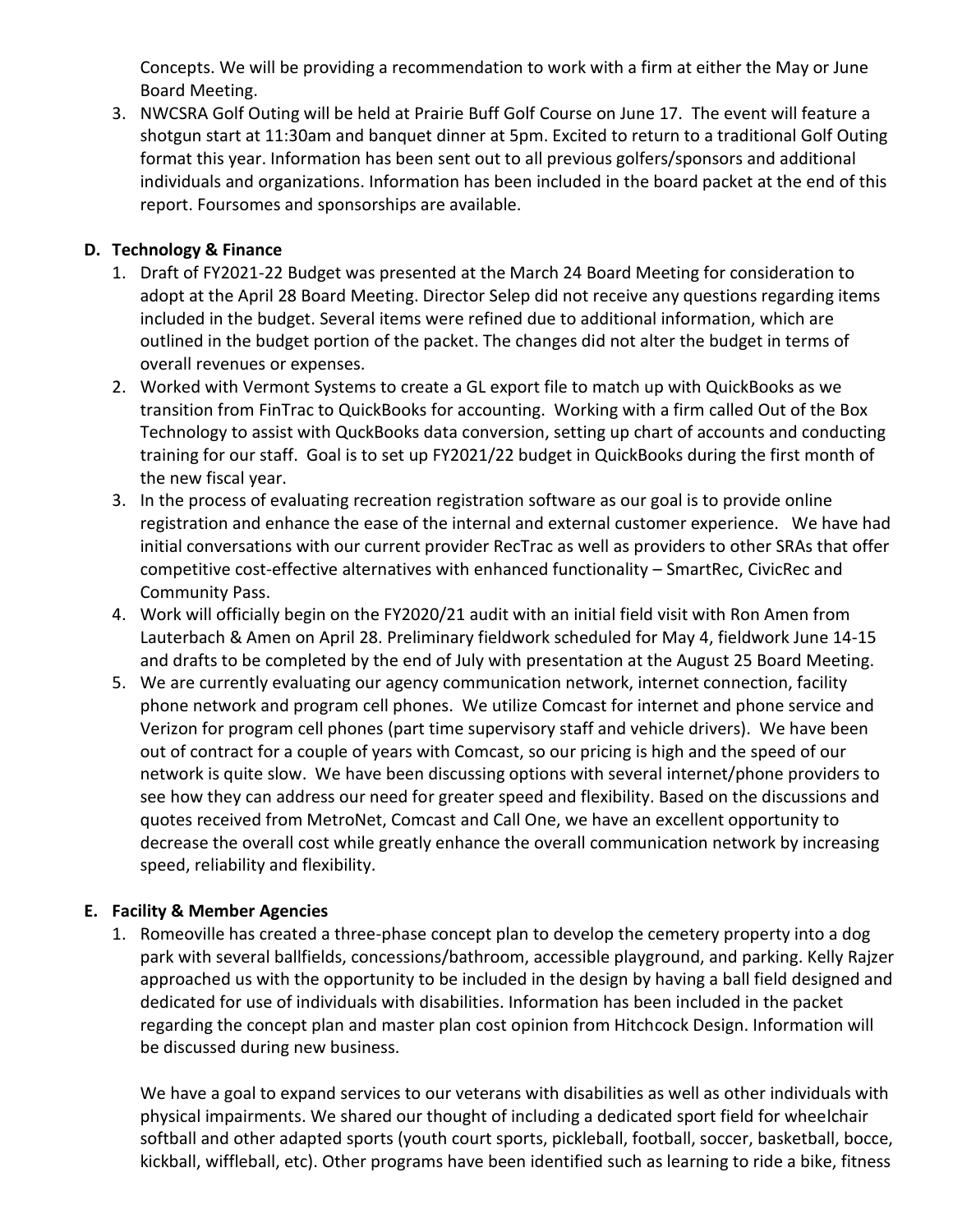training and other activities when traditional green spaces are too muddy to use. Fields like this are in short supply throughout the county as there are only 15 nationally, one of which is located at LWCSRA in New Lenox. There are currently individuals in the community that are either going to other locations for services or not being serviced at all; however, we cannot quantify the numbers at this time.

Kelly shared what Hitchcock has provided in terms of costs. The estimated cost would be \$842,065 for the field, which would be included in Phase II of the project to start in the next fiscal year. This is quite a bit more than I mentioned during phone conversations with each board member as there are some nice upgrades – such as lighting and a scoreboard. The Village of Romeoville would complete a number of additional enhancements to the facility restrooms, parking and playgrounds to make sure that the field would be properly equipped and accessible.

Looking forward to discussing with the board as this could be an excellent opportunity; however, the cost is higher than originally anticipated. Grant procurement and fundraising could raise a portion of the funds due to the nature of the field. Committing to this field would be allocating a large amount of financial resources toward a population not currently serviced by the agency. Other agencies that have devoted resources to these types of facilities are the ones with active programs.

Based on initial discussions with staff, other SRAs and providers of recreation services to veterans with disabilities, we feel that this facility would be utilized by many in the community in ways that we have not even imagined. It would be a true place of inclusion, community building and celebration.

2. We are looking for additional outreach opportunities at each of our member agencies. If you know of an event where NWCSRA can participate or have a community presence, please provide details to Gina Petkus at [gpetkus@nwcsra.org.](mailto:gpetkus@nwcsra.org)

# **Staff Report**

Director of Recreation & Facilities Jill Mukushina provided an update regrading recreation programs and services. Day Program numbers are continuing to climb. Jill will be visiting each member agency fitness center staff with Athletics Coordinator Carrie Henry to discuss the Healthy Minds, Healthy Bodies program. We are encouraging each member agency to participate in the program. The goal of the program is to get military veterans with disabilities active and involved in the community. We are asking member agencies to allow Healthy Minds, Healthy Bodies program participants use of their fitness centers and personal trainers. Valley View School District will be paying for children in their district to attend NWCSRA Summer Camp this summer, which will be a great benefit to our families from Valley View School District.

# **Unfinished Business**

None

# **New Business**

A. Approval FY2021-22 Budget

The NWCSRA Fy2021-22 budget is proposed as a balanced budget. Revenue (\$1,945,955) correspond to expense (\$1,945,955). Staff presented the proposed FY2021-22 budget at the March 24, 2021 meeting. There were a few minor changes to the proposed budget; however, the overall revenue and expense of the budget presented remained the same.

Motion to approve the FY2021-22 Budget as presented by Board Vice President Ron Oestreich, seconded by Board Treasurer Bill Riordan.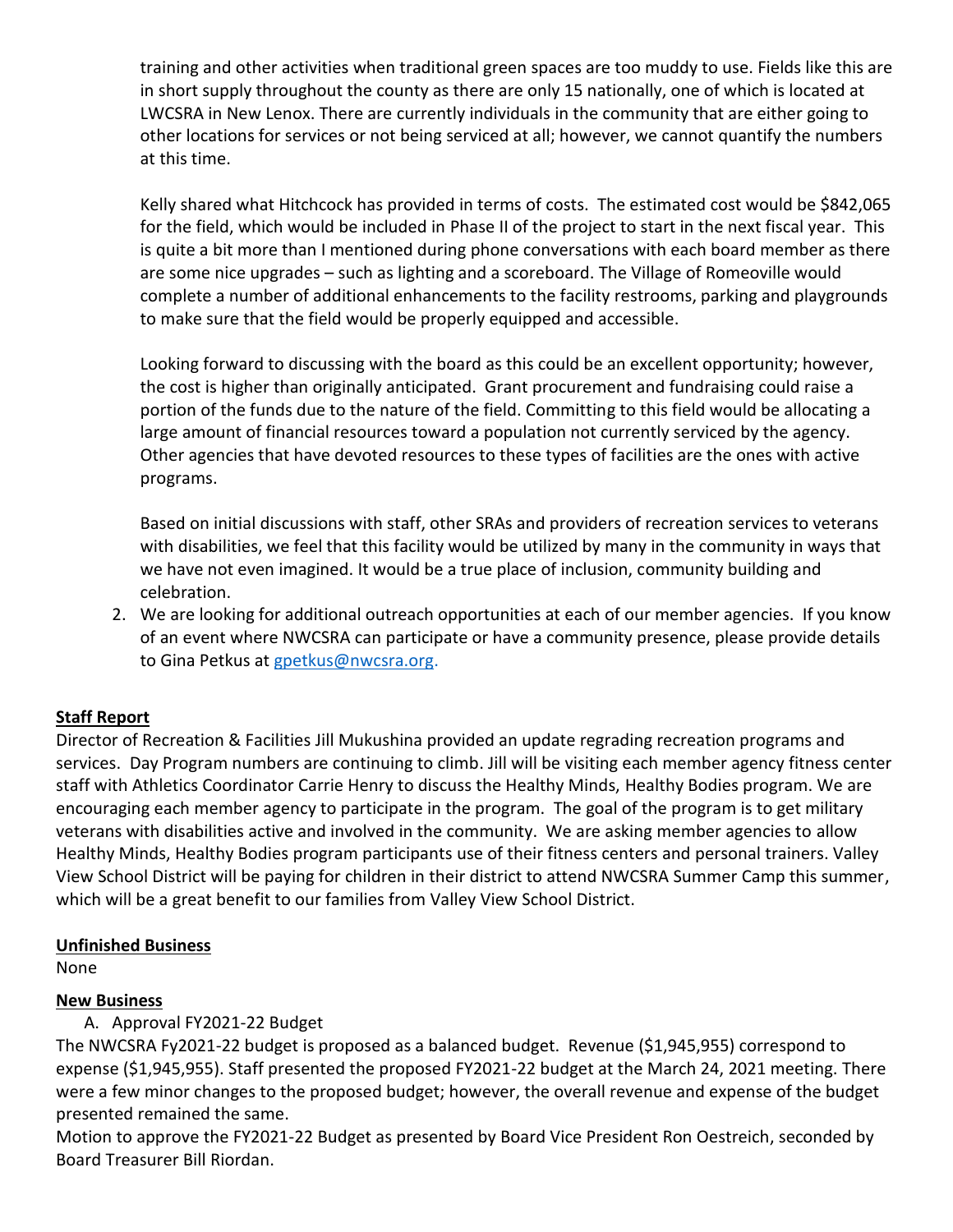Roll Call: Ayes: Kelly Rajzer, Carlo Capalbo, Bill Riordan, Ron Oestreich Nays: None Motion Carried.

# B. Officer Appointments

Current officer positions were discussed. Based on feedback received, the Board will discuss the possible inclusion of a rotation of officer positions in the by-laws. Motion to appoint officers to their current positions for FY2021-22 (Kelly Rajzer – President, Ron Oestreich - Vice President, Bill Riordan – Treasurer, and Carlo Capalbo – Secretary) by Board Treasurer Bill Riordan, seconded by Board Vice President Ron Oestreich. Roll Call:

Ayes: Carlo Capalbo, Kelly Rajzer, Bill Riordan, Ron Oestreich Nays: None Motion Carried.

C. Approval of Contract with Campfire Concepts, per the terms of the Proposal, subject to attorney review

Motion by Board Secretary Carlo Capalbo to approve the contract with Campfire Concepts, per the terms of the proposal, subject to attorney review, seconded by Board Treasurer Bill Riordan. Roll Call:

Ayes: Ron Oestreich, Kelly Rajzer, Carlo Capalbo, Bill Riordan Nays: None Motion Carried.

D. Approval of Fee Agreement for Legal Services with the Law Office of Gina L. Madden for FY2021-22 Motion by Board Vice President Ron Oestreich to approve the fee agreement for legal services with the Law Office of Gina L. Madden for FY2021-22, seconded by Board Treasurer Bill Riordan. Roll Call:

Ayes: Kelly Rajzer, Carlo Capalbo, Ron Oestreich, Bill Riordan Nays: None Motion Carried.

E. Village of Romeoville Cemetery Property Concept Plan – Possible Inclusion of NWCSRA Adapted Sports Field

Concept plan was discussed. President Rajzer described the project and thought behind inclusion of NWCRA. She shared the estimated cost for the field would be \$842,065, which would be included in Phase II of the project to start in the next fiscal year. Director Selep discussed how the cost was higher than discussed as the project includes some additional amenities such as lighting and digital scoreboards. He mentioned how an adapted sports field could be utilized for a variety of adapted/wheelchair sports such as softball, wiffleball, pickleball, tennis, basketball, kickball, football as well as learn to bike and fitness programming. He stated that fields like this are in short supply throughout the county as there are only 15 nationally, one of which is located at LWCSRA in New Lenox. There are currently individuals in the community that are either going to other locations for services or not being serviced at all; however, numbers cannot be quantified at this time. President Rajzer stated that a decision would need to be made within the next six months if NWCSRA would like to be included in the project.

# **Closed Session**

A. Discuss the appointment, compensation, discipline, performance of specific employees of the Park District (5 ILCS 120/2(c)(1)).